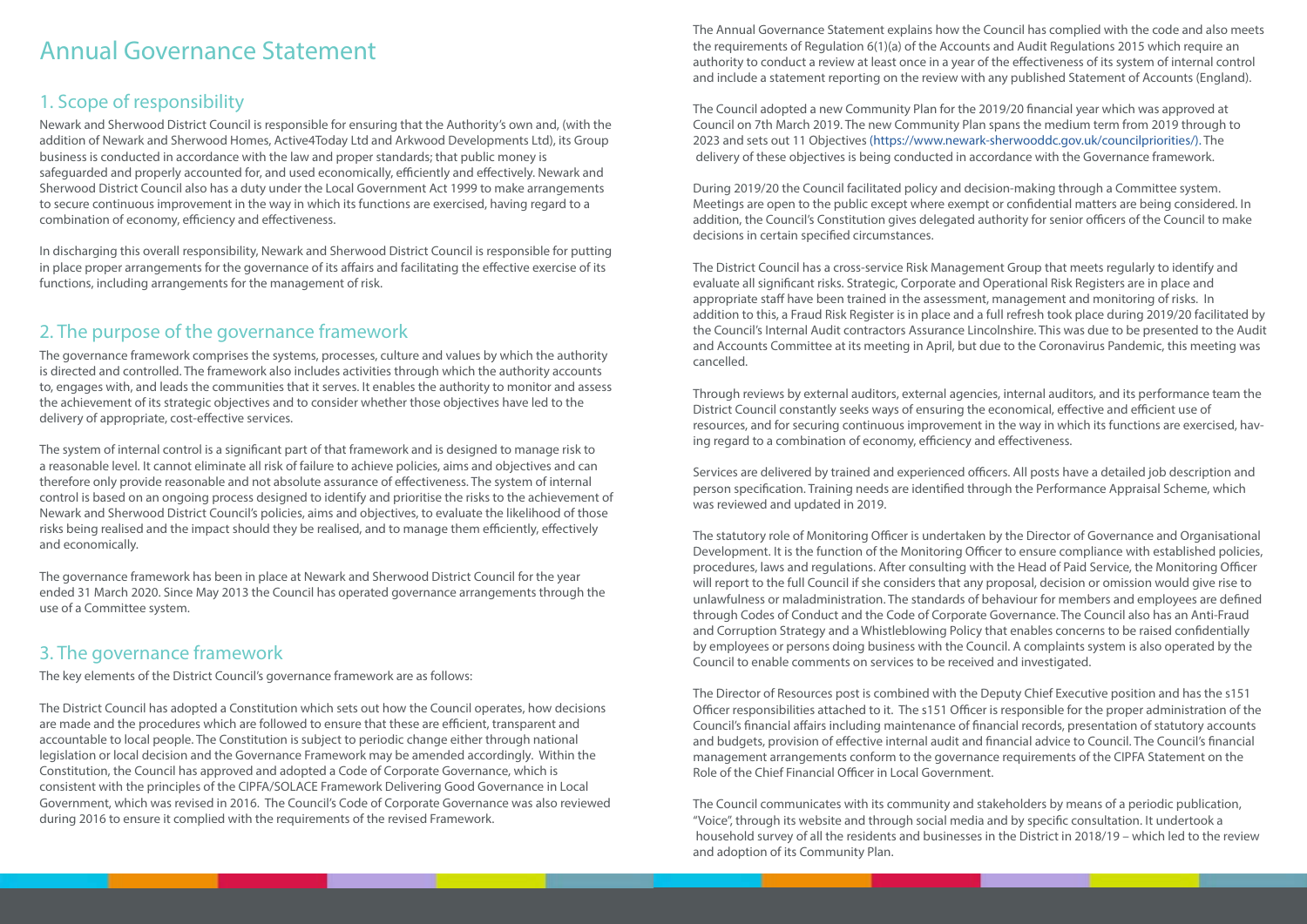## 4. Review of effectiveness

Newark and Sherwood District Council has responsibility for conducting, at least annually, a review of the effectiveness of its governance framework including the system of internal control. The review of effectiveness is informed by the work of the executive managers within the authority who have responsibility for the development and maintenance of the governance environment, the Audit Manager's annual report, and also by comments made by the external auditors and other review agencies and inspectorates. Business managers are required to provide assurance to the s151 officer that service areas are compliant with the Council's governance arrangements.

The process that has been applied in maintaining and reviewing the effectiveness of the system of internal control includes:

The Monitoring Officer has a duty to monitor and review the operation of the Constitution to ensure its aims and principles are given full effect. The Council reviews the Constitution through a dedicated working party comprising, inter alia, all the group leaders, on a regular basis, and has formed a Councillors' Commission to consider any changes resulting from recent legislation and to consider changes to facilitate more effective governance of the Council.

Overview and Scrutiny - During 2019/20 the overview & scrutiny function was undertaken through Committees with overview & scrutiny principles being embedded in the remits of the Policy and Finance Committee and the three functional committees as well as the Audit and Accounts Committee. Councillors' Commission - The Council reviews the Constitution through a dedicated working party, (the Councillor's Commission), which comprises senior councillors across all political groups, including all the group leaders. It meets on a regular basis to consider any changes resulting from recent legislation, and to consider proposals to facilitate more effective governance of the Council.

In October 2019, the Council undertook a governance review facilitated by an external peer team led by the Local Government Association. The review focussed on three broad areas: what was working well; what could be improved; and what should the Council do next. The report from the peer review made recommendations for the Council to explore the opportunity to improve governance further by looking at a future governance system and structures that delivers:

- a greater focus on outcomes for the community;
- clearer political ownership and accountability for policy and decision making, including opportunities to challenge;
- consideration of where and how policy should be developed;
- greater political and managerial oversight of council performance;
- reducing duplication and inefficiencies;
- improving the speed and transparency of decision-making;
- further and ongoing community and stakeholder engagement, building on the success of the Corporate Plan process

The Councillors' Commission was tasked with taking the review forward in December 2019. It was agreed that the next step would be for councillors and officers to visit a small number of councils with differing governance of cabinet/committee arrangements to learn from their experiences. Although these visits were arranged to take place in March and April – these have been put on hold due to the pandemic.

The Monitoring Officer -. Recent changes have been made to the Constitution, specifically the procedures for council/committee meetings and decision making arising from new Government Regulations to enable remotely held meetings due to the social distancing rules because of Covid-19. In addition, the Council has commissioned Assurance Lincolnshire, the Council's internal auditors, to undertake an ethics and culture health check. Assurance Lincolnshire have developed a model to review the ethical culture within a local authority to test out how well its rules, procedures and behaviours around good ethical governance are embedded within the organisation. The model has been developed to get 'under the surface' and examine the principles and standards that underpin the way in which officers and members interact with others to support excellent service delivery. It is anticipated that this work will be completed during the current year. The review is being overseen by the Monitoring Officer and the Audit and Accounts Committee.

Internal Audit - is responsible for reviewing the quality and effectiveness of systems of internal control.

An annual audit plan is approved by the s151 Officer together with the Senior Leadership Team and reported to the Audit and Accounts Committee. The reporting process for Internal Audit requires a report of each audit to be submitted to the relevant Chief Officer and Business Manager. The report includes recommendations for improvements that are included within an action plan and require agreement or rejection by service managers. The Audit and Accounts Committee receives executive summaries of all internal audit reports and is advised of progress in implementing recommendations. Internal Audit reports are considered by the Council's Senior Leadership Team. The Head of Internal Audit issues an annual opinion on the overall adequacy and effectiveness of the Council's governance, risk and control framework. For the 2019/20 financial year, the opinion of the Head of Internal Audit is that the Council is performing adequately across the areas of Financial Control, Governance, Risk and Internal Control. Five reports gave limited assurance (three during 2018/19) relating to:

• Building Control – Client Side – Since 2016, the Council, together with Rushcliffe Borough Council and South Kesteven District Council, have been working collaboratively on the delivery of a Building Control service. This report identified improvements relating to contract and relationship management;

• Community Centres – The Council currently has 4 Community Centres under its ownership. This audit identified improvements relating to structure and performance measures to ensure that the Council understands the value that the Community Centres are adding and the mitigate any further risks;

• ICT Incident Management – This report highlighted improvements relating to ICT incident reporting, handling and lessons learnt in order to efficiently and effectively deal with reported ICT issues.

• Key Controls – Health and Safety – As part of the Council's key control testing an area of weakness was recognised within Health and Safety reporting. The report identified improvements relating to reviewing risk assessments.

• Key Controls – Absence Management – As part of the Council's key control testing an area of weakness was recognised within absence management. The report identified improvements relating to reporting of information and review of the current policies.

Recommendations are being implemented to address the weaknesses identified by Internal Audit.

In addition, a management review was carried out of phase 1 of the Sherwood Forest Arts and Crafts Centre in Edwinstowe, which involved the conversion of a derelict building on Forest Corner. The review identified a number of weaknesses in project management and budgetary control. Management have carried out further follow up reviews and appropriate action is being taken to address the issues and weaknesses identified.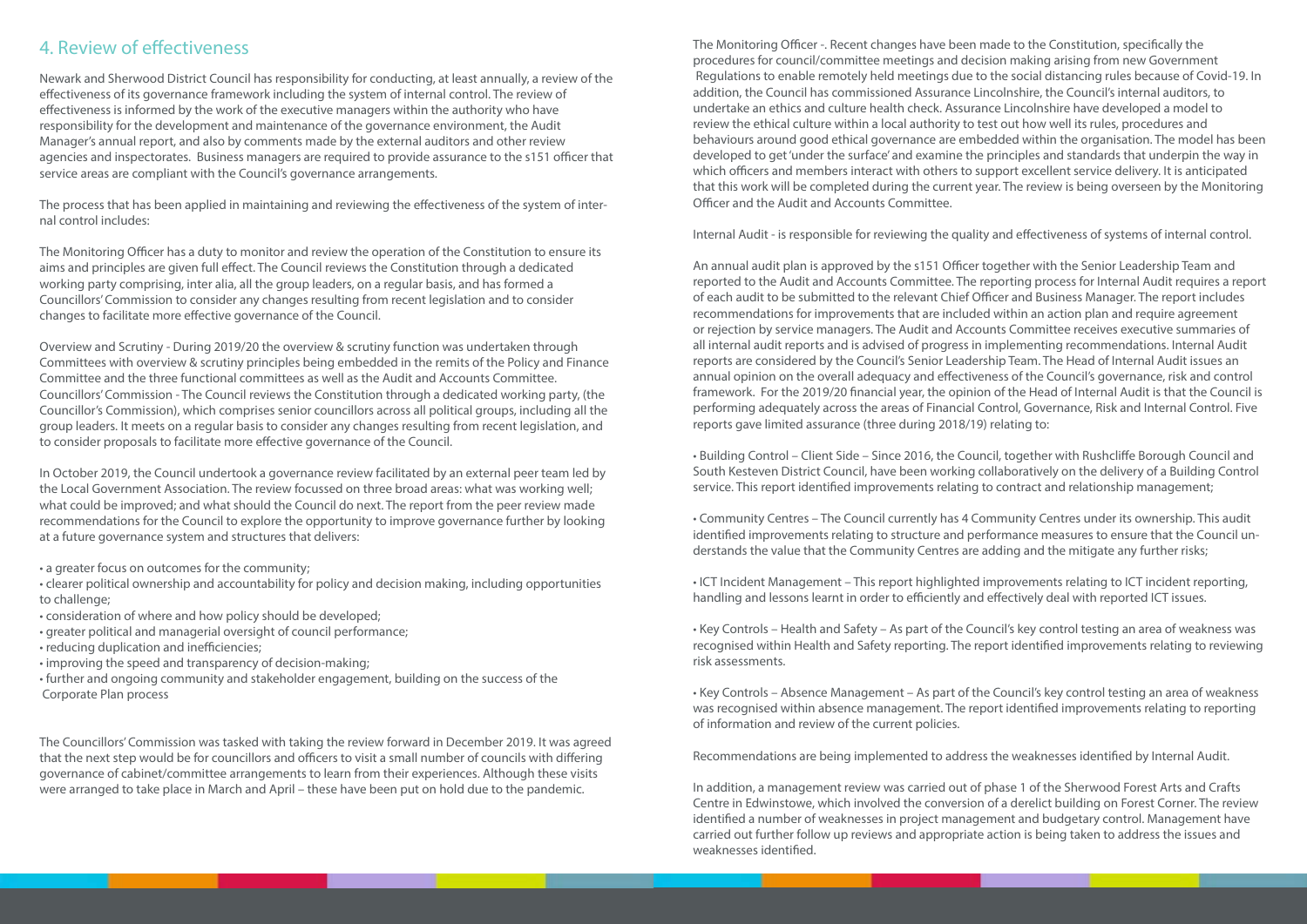The internal audit function is carried out by Assurance Lincolnshire. During November 2019, a report reviewing the effectiveness of the Internal Audit function was considered by the Audit and Accounts Committee. The results of this review concluded that the Internal Audit function is currently working effectively. Assurance Lincolnshire conforms to the UK Public Sector Internal Audit Standards. An External Quality Assessment was undertaken IN September 2016 and preparations have started for the next required assessment in 2021. No areas of non-compliance with the standards that would affect the overall scope or operation of the internal audit activity was identified.

Risk management policies and procedures are in place with the objective of ensuring that the risks facing the authority in achieving its objectives are evaluated, regularly reviewed and mitigation strategies developed.

Additionally to the issues identified in the table below, the current key issue for the Council is COVID-19. The Council is working closely with central government, the health service and the local resilience forum to support businesses and residents across the District as follows:

• Supporting businesses – Rate relief coupled with grants for businesses in the retail, hospitality and leisure sectors have to date helped around 2,200 businesses

• Supporting residents – the Council is making contact with vulnerable residents and tenants and is working with partners to proactively support rough sleepers. Residents who have serious underlying health conditions have been identified and there are processes in place to support this highly vulnerable group

In moving to the recovery phase, the Council has initiated a recovery cell (as part of its Emergency Planning policy) in order to focus initially on community resilience and economic impact, alongside day to day service provision. This group will also consider how lessons can be learned from the response to the pandemic and how opportunities can be explored and impacts be mitigated. The Council plans recognise that recovery is best achieved with multi agency collaboration in accordance with the guidance and responsibilities of the Civil Contingencies Act. The Council is fully engaged in recovery planning and delivery at a local, regional and national level.

> The Company was incorporated in 2018 and robust governance arrangements are in place.

The Company's Business Plan and a Business case for its first development site on land at Bowbridge Road have been approved by the Council through its shareholder and Policy and Finance Committees. Equity capital and loan funding has been approved and released to the Company.Progress of the comp any in meeting the objectives set out in the Shareholders Agreement will be monitored by the Shareholders' Committee, which has delegated powers granted by full Council and by the Policy

Virtual Council meetings are taking place to maintain open and transparent decision making whilst observing social distancing. Further information regarding this can be found on the Council's social media accounts and at [www.democracy.newark-sherwooddc.gov.uk](http://bit.ly/3cX3cpG)

### **Conclusion**

Suzanne Shead Director– Housing, Health and **Wellbeing** 

The Council has assessed the governance arrangements in place throughout 2019/20 and whilst it is considered that the current arrangements provide a satisfactory level of assurance, work is continuously underway to ensure that the arrangements remain fit for purpose in an ever changing external environment.

### 5. Significant governance issues

### Re-integration of Housing Management Function

During 2018/19 the Council reviewed its arrangements regarding the Housing Management function, culminating in the "in principle" decision to bring the service in-house for direct service provision by the Council, subject

The Council brought back its Housing Service on the 1st February 2020. As part of this, the Council has established a review of tenant engagement. It is a regulatory requirement of housing providers to deliver effective opportunities for tenants to influence the design and delivery of housing services and their homes and to hold their landlord to account. This review will establish the preferred approach to ensure customers (future, present and shape services.

A Housing Advisory Group was established by the Homes and Communities Committee and its first meeting was held on 25th February 2020.

The role of the Housing Advisory Group is to create an informal forum through which the comments/views of the tenant representatives can be heard on a range of tenant-related matters and then be incorporated into the consideration of these items by the Homes & Communities Committee. The Housing Advisory Group, is effectively a working party of the Committee, and does not have any delegated authority or decision-making powers. It will cease following the implementation of its work and conclusions around the review of tenant involvement and engagement.

### Development Company

The Council has approved the formation of a wholly owned development company, Arkwood Developments Limited. The Company's primary objective is to develop market housing for sale or rent. The Company may also bring forward commercial build.

and Finance Committee.

# Issue **Action** Responsible **Officer**

Karen White Director-Governance and **Organisational** Development